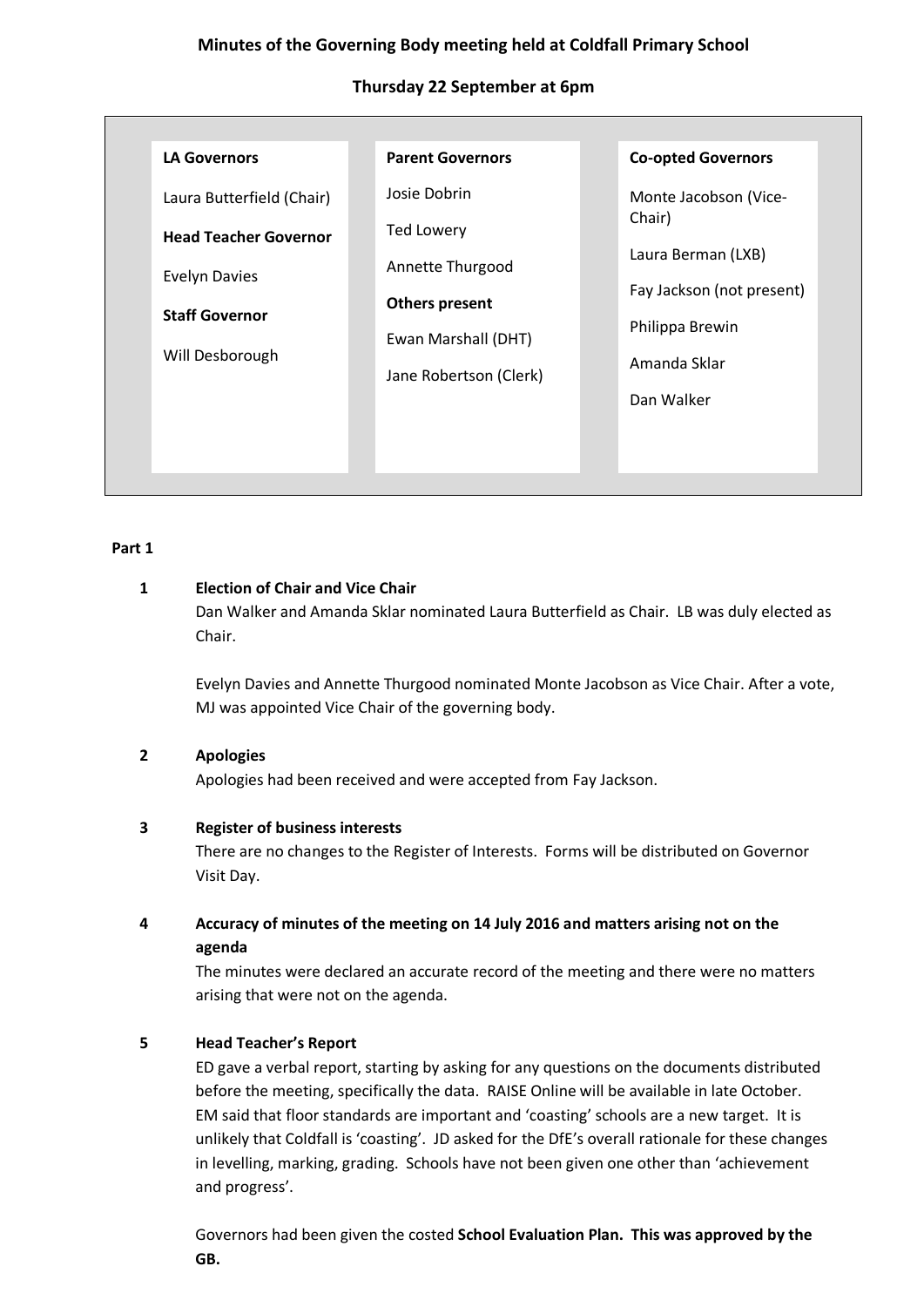It has been a positive start to the new academic year. There are only 5 new children across the whole school, excluding Reception. There are 7 new GTAs and 4 NQTs, all of whom are positive and enthusiastic.

The new Maths scheme, Inspire Maths, has been introduced. Government is funding this scheme to the tune of 50% in some lower achieving schools but Coldfall does not fall into this category. This radically different approach is a fundamental change for teachers. Parents' workshops will be held in October / November to explain approach and help with homework. This scheme will be the focus of every teacher training day this year. Children are involved in transition units at this point in the term, with the exception of Year 1 who are starting from scratch. EM believes every child will achieve required standard. Teachers are not being observed teaching Maths this term. At this point, the consequences for Year 7 Maths are unknown; EM suggested that it is knowledge of the methodology and approach which will be important in the transition to Year 7. An introduction to Inspire Maths will be given to governors before the meeting on 9 February 2017 at 6pm.

#### **6 Governing Body election**

An election will be held after the half term holiday. Terms of 3 parent governors expire at the end of November. They were asked to let the Clerk know whether it is their intention to stand again. Another parent of 2 children in the school has declared herself interested in standing.

#### **7 Nursery provision at Coldfall**

Nursery provision is under review. There are 16 vacancies this year, most of them in the afternoon session. School is losing funding. Parents have been offered 'paid-for' hours in addition to their free 15, at a cost of £120 per week. Responses are being collated. Neighbouring schools provide varying options: OLM has closed its nursery; Rhodes Avenue operates from a separate purpose built play centre from 8am until 6pm.

Options were discussed, for example:

- a) Does Coldfall need a nursery?
- b) Should it run for school hours only or for the working day?
- c) Term time or all year round?
- d) Allow a private provider to establish a nursery at Coldfall?

It was agreed to ask the Teaching and Learning Committee to oversee this; local demand needs to be assessed and research is required into what is already available locally. In the meantime, staff will attend briefings and workshops held by Haringey for elucidation.

### **8 Committees**

**Membership**: will remain the same as last year except MJ will stand down from the Teaching and Learning Committee and DW will join.

**Finance and Site:** Annette Thurgood (Chair), Laura Butterfield, Evelyn Davies, Ted Lowery, Amanda Sklar, Phillipa Brewin, Laggi Efthymiou

**Personnel / HR**: Laura Butterfield (Chair), Evelyn Davies, Fay Jackson, Monte Jacobson

**Teaching, Learning and Assessment**: Evelyn Davies, Will Desborough, Laura Berman, Josie Dobrin, Dan Walker

The TLA Committee will also oversee the Teaching Schools agenda.